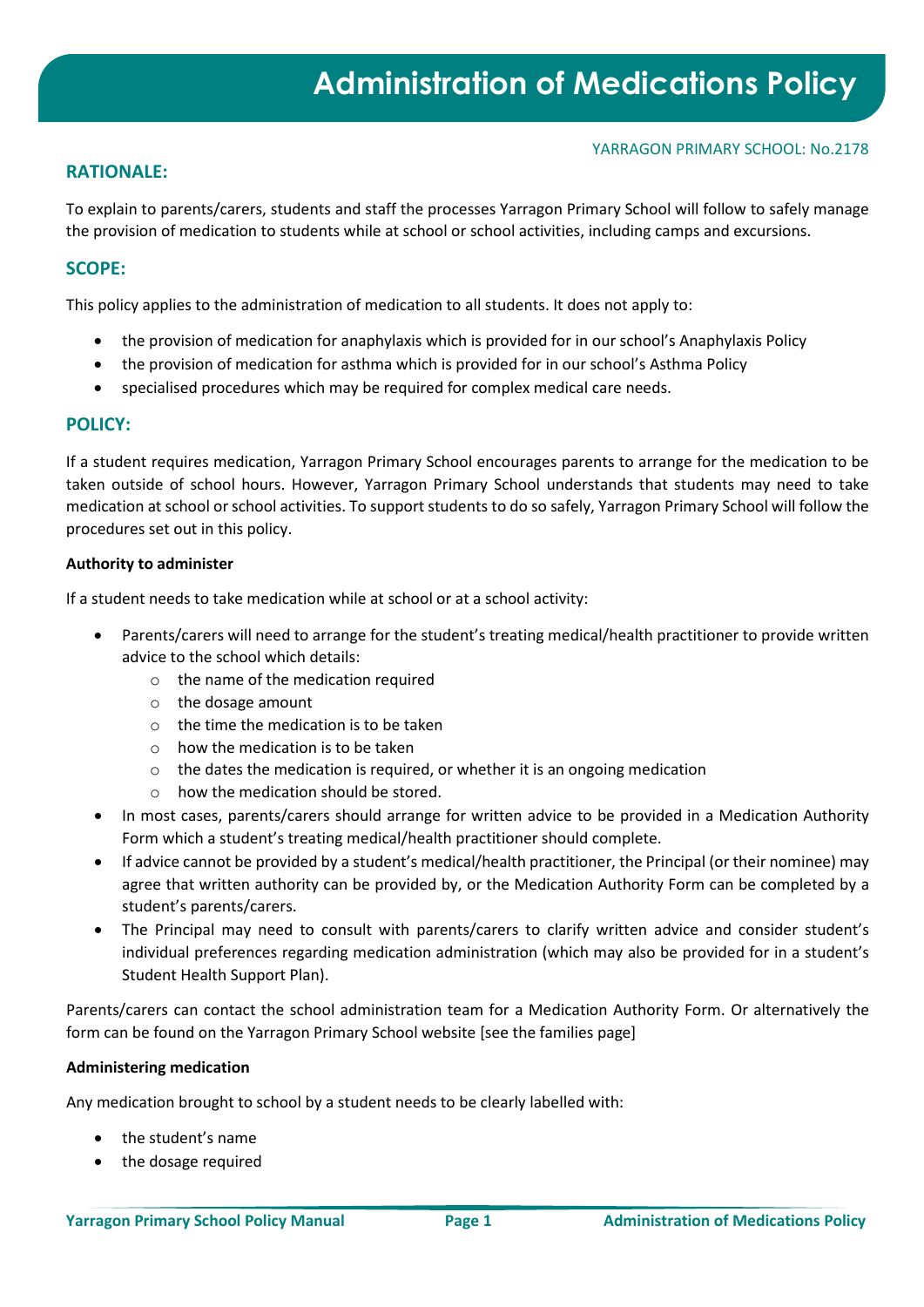• the time the medication needs to be administered.

Parents/carers need to ensure that the medication a student has at school is within its expiry date. If school staff become aware that the medication a student has at school has expired, they will promptly contact the student's parents/carers who will need to arrange for medication within the expiry date to be provided.

If a student needs to take medication at school or a school activity, the Principal (or their nominee) will ensure that:

- 1. Medication is administered to the student in accordance with the Medication Authority Form so that:
	- the student receives their correct medication
	- in the proper dose
	- via the correct method (for example, inhaled or orally)
	- at the correct time of day.
- 2. A log is kept of medicine administered to a student.
- 3. Where possible, two staff members will supervise the administration of medication.
- 4. The teacher in charge of a student at the time their medication is required:
	- is informed that the student needs to receive their medication
	- if necessary, release the student from class to obtain their medication.

#### *Self-administration*

In some cases it may be appropriate for students to self-administer their medication. The Principal may consult with parents/carers and consider advice from the student's medical/health practitioner to determine whether to allow a student to self-administer their medication.

If the Principal decides to allow a student to self-administer their medication, the Principal may require written acknowledgement from the student's medical/health practitioner, or the student's parents/carers that the student will self-administer their medication.

#### **Storing medication**

The Principal (or their nominee) will put in place arrangements so that medication is stored:

- securely to minimise risk to others
- in a place only accessible by staff who are responsible for administering the medication
- away from a classroom (unless quick access is required)
- away from first aid kits
- according to packet instructions, particularly in relation to temperature.

For most students, Yarragon Primary School will store student medication in the school First Aid room. If the medication requires being refrigerated, it will be kept in the staff room fridge.

The Principal may decide, in consultation with parents/carers and/or on the advice of a student's treating medical/health practitioner:

- that the student's medication should be stored securely in the student's classroom if quick access might be required
- to allow the student to carry their own medication with them, preferably in the original packaging if:
	- $\circ$  the medication does not have special storage requirements, such as refrigeration
	- o doing so does not create potentially unsafe access to the medication by other students.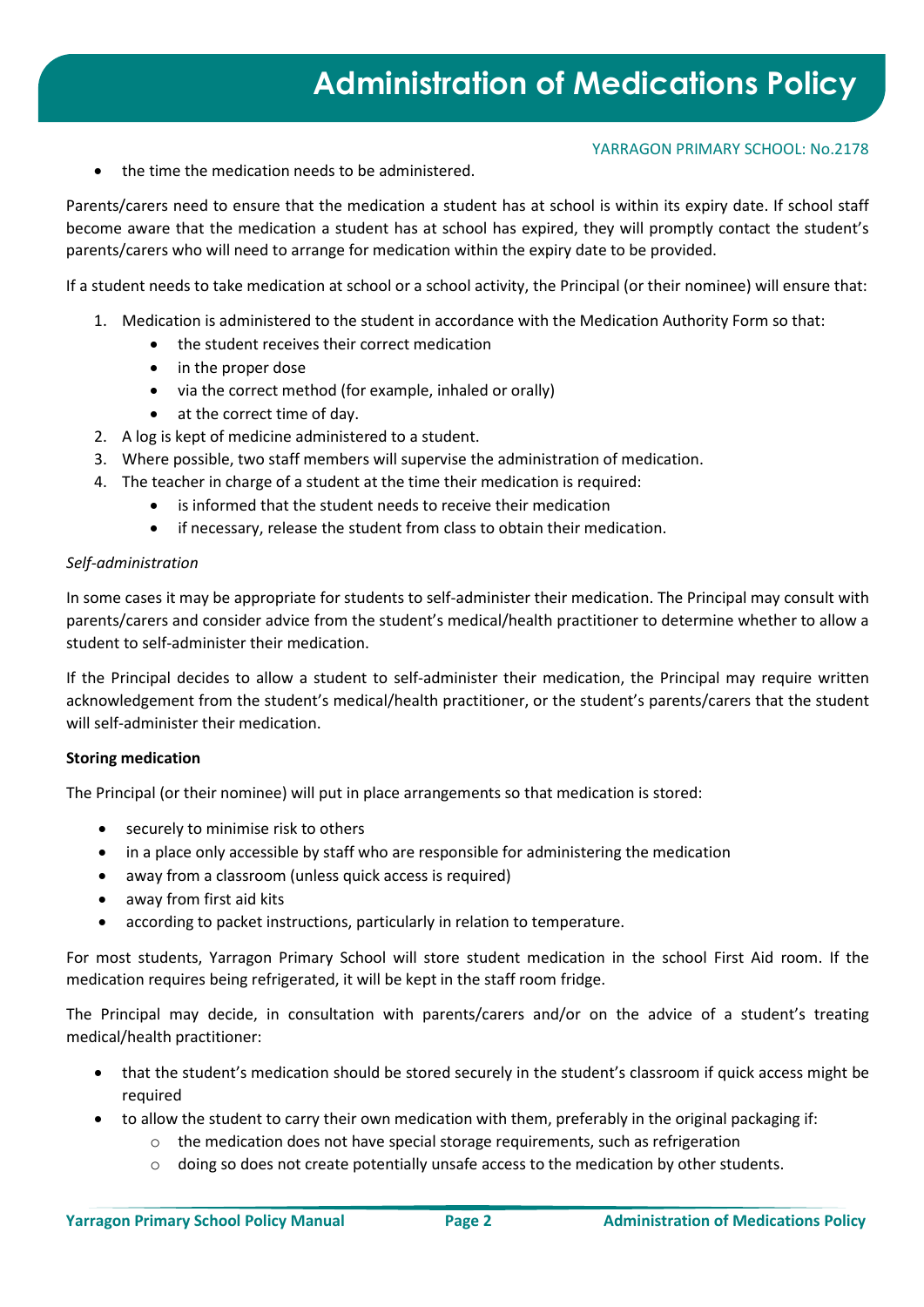#### **Warning**

Yarragon Primary School will not:

- in accordance with Department of Education and Training policy, store or administer analgesics such as aspirin and paracetamol as a standard first aid strategy as they can mask signs and symptoms of serious illness or injury
- allow a student to take their first dose of a new medication at school in case of an allergic reaction. This should be done under the supervision of the student's parents, carers or health practitioner
- allow use of medication by anyone other than the prescribed student except in a life threatening emergency, for example if a student is having an asthma attack and their own puffer is not readily available.

#### **Medication error**

If a student takes medication incorrectly, staff will endeavour to:

| <b>Step</b> | <b>Action</b>                                                                                                                |
|-------------|------------------------------------------------------------------------------------------------------------------------------|
| 1.          | If required, follow first aid procedures outlined in the student's Health Support Plan or<br>other medical management plan.  |
| 2.          | Ring the Poisons Information Line, 13 11 26 and give details of the incident and the<br>student.                             |
| 3.          | Act immediately upon their advice, such as calling Triple Zero "000" if advised to do so.                                    |
| 4.          | Contact the student's parents/carers or emergency contact person to notify them of the<br>medication error and action taken. |
| 5.          | Review medication management procedures at the school in light of the incident.                                              |

In the case of an emergency, school staff may call Triple Zero "000" for an ambulance at any time.

## **COMMUNICATION:**

This policy will be communicated to our school community in the following ways

- Included in staff induction processes
- Available publicly on our school's website
- Included in transition and enrolment packs
- Included as annual reference in school newsletter
- Included in our staff handbook/manual
- Discussed at staff briefings/meetings as required
- Discussed at parent information nights/sessions
- Made available in hard copy from school administration upon request

# **FURTHER INFORMATION AND RESOURCES:**

The Department's Policy and Advisory Library (PAL):

- [Medication Policy](https://www2.education.vic.gov.au/pal/medication/policy)
- [First Aid for Students and Staff Policy](https://www2.education.vic.gov.au/pal/first-aid-students-and-staff/policy)